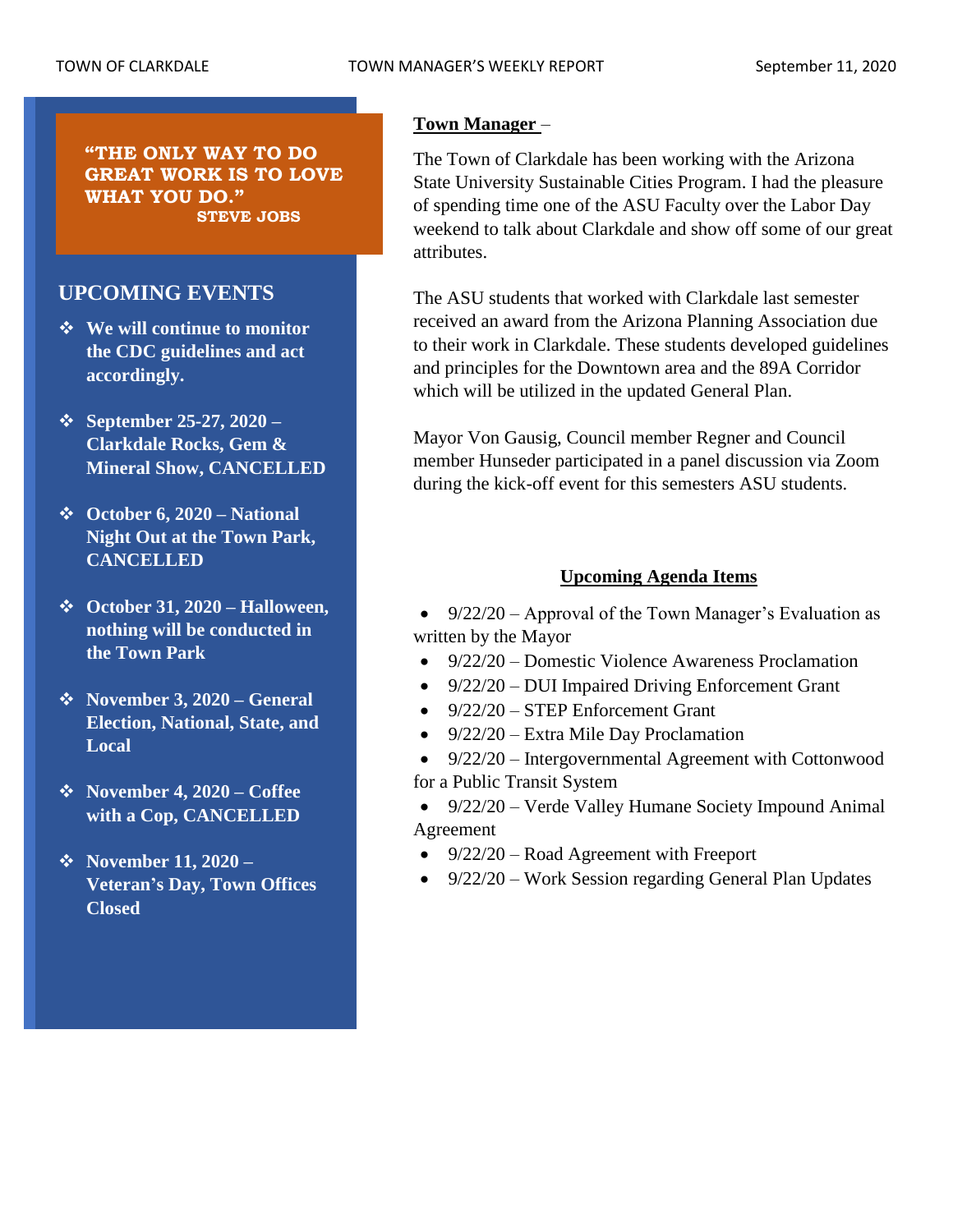TOWN OF CLARKDALE TOWN MANAGER'S WEEKLY REPORT September 11, 2020

# Yavapai County COVID-19 Update 9/11/2020 9:45:00 AM

| <b>Yavapai County</b><br>Confirmed Cases: 2401 Deaths: 79 Recoveries: 1100                                                                                                                                           |                                                                                      |                                                                                                                   |                                                                                                                                                                                                                                                                                                                                                       |                        |                                                                                                                                                                                                                                                                                                                                                                                                                                                                            | Arizona<br><b>Deaths: 5288</b><br>Cases:<br>207523                                                                                                      |                                                                                             |                                                                                                |        |
|----------------------------------------------------------------------------------------------------------------------------------------------------------------------------------------------------------------------|--------------------------------------------------------------------------------------|-------------------------------------------------------------------------------------------------------------------|-------------------------------------------------------------------------------------------------------------------------------------------------------------------------------------------------------------------------------------------------------------------------------------------------------------------------------------------------------|------------------------|----------------------------------------------------------------------------------------------------------------------------------------------------------------------------------------------------------------------------------------------------------------------------------------------------------------------------------------------------------------------------------------------------------------------------------------------------------------------------|---------------------------------------------------------------------------------------------------------------------------------------------------------|---------------------------------------------------------------------------------------------|------------------------------------------------------------------------------------------------|--------|
| <b>Yavapai Case Locations</b>                                                                                                                                                                                        |                                                                                      |                                                                                                                   | <b>Yavapai Tests</b>                                                                                                                                                                                                                                                                                                                                  |                        |                                                                                                                                                                                                                                                                                                                                                                                                                                                                            | Yavapai Case Details                                                                                                                                    |                                                                                             |                                                                                                |        |
| <b>Ash Fork</b><br><b>Bagdad</b><br><b>Black Canyon City</b><br>Camp Verde<br>Chino Valley*<br>Clarkdale<br>Congress<br>Cornville<br>Cottonwood<br>Dewey*<br>Humboldt<br>Mayer<br>Paulden<br>Prescott*               | 13<br>16<br>28<br>154<br>130<br>65<br>13<br>32<br>274<br>107<br>9<br>51<br>76<br>534 | Count Change<br>n/c<br>n/c<br>n/c<br>n/c<br>n/c<br>n/c<br>n/c<br>n/c<br>$+2$<br>$+1$<br>n/c<br>n/c<br>n/c<br>$+6$ | <b>Total Tested</b><br>Negative<br><b>Positive</b><br>New Tests Reported**<br>New Cases ADHS**<br><b>New Cases YCCHS</b><br>Positivity Rate (PCR & Serology)**<br>**ADHS#s<br><b>Two Week</b><br><b>Positivity Rate</b><br>*8/24/2020-9/8/2020                                                                                                        | 38315<br>35914<br>2401 | 93.7%<br>221<br>18<br>16<br>4.9%<br>4.1%                                                                                                                                                                                                                                                                                                                                                                                                                                   | Age<br>0 to 12<br>13 to 17<br>18 to 24<br>25 to 34<br>35 to 44<br>45 to 54<br>55 to 64<br>65 to 74<br>75 to 84<br>$85 +$<br>Unknown 4<br>Male<br>Female | Count<br>109<br>180<br>296<br>339<br>257<br>278<br>365<br>316<br>152<br>105<br>1021<br>1364 | $+3$<br>$+1$<br>$+8$<br>$+1$<br>$+3$<br>n/c<br>$-1$<br>$+1$<br>n/c<br>n/c<br>n/c<br>43%<br>57% | Change |
| Prescott Valley*<br><b>Rimrock</b><br>Sedona<br>Seligman<br><b>Village of Oak</b><br><b>Creek</b><br>Yarnell<br><b>Other Quad Cities</b><br><b>Other Verde Valley 1</b><br><b>Unknown</b><br>*Mingus Mtn Academy 123 | 534<br>50<br>106<br>5<br>36<br>$\overline{7}$<br>$\overline{11}$<br>26               | $+6$<br>n/c<br>n/c<br>n/c<br>n/c<br>n/c<br>n/c<br>n/c                                                             | Yavapai Hospitalizations<br><b>YRMC7</b><br>0 PUI (West Campus)<br>0 PUI (East Campus)<br>0<br>VVMC <sub>2</sub><br>6 PUI<br><b>VA</b><br>0 PUI<br>0<br>* A PUI is an in-patient who has been<br>admitted for care that has been tested<br>for COVID-19 with results still pending.<br>* These numbers are only COVID-19<br>related hospitalizations. |                        | <b>Yavapai Mortality</b><br>Case fatality rate<br>3.5%<br>inclusive of 8 unconfirmed deaths<br>36%<br>Females<br>33<br>64%<br><b>Males</b><br>54<br>Cottonwood<br>17<br>20%<br>44%<br>38<br><b>Prescott</b><br>7%<br>6 <sup>1</sup><br><b>Prescott Valley</b><br><b>Other Quad Cities 15</b><br>17%<br><b>Other Verde</b><br>13%<br>11<br>2%<br>0 to 54<br>$\overline{2}$<br>12<br>14%<br>55 to 64<br>65 to 74<br>21<br>24%<br>28%<br>75 to 84<br>24<br>28<br>85 and older |                                                                                                                                                         |                                                                                             | 32%                                                                                            |        |

[Testing Sites in Yavapai County](https://www.yavapai.us/Portals/39/COVID-19/TestingSitesinYavapaiCounty.pdf)

[Emergency Operations Center Personal Protection Equipment \(PPE\) Donations](http://www.yavapai.us/Portals/39/PPE%20Donations.pdf)

[Yavapai County Community Health Services' COVID-19 Resources for Reopening](https://www.yavapai.us/chs/COVID-19) *Please refer to Governor Ducey's website for reopening timelines: <https://azgovernor.gov/>*

[ADHS Local Health Resources](https://www.azdhs.gov/preparedness/epidemiology-disease-control/infectious-disease-epidemiology/index.php#novel-coronavirus-local-health-resources)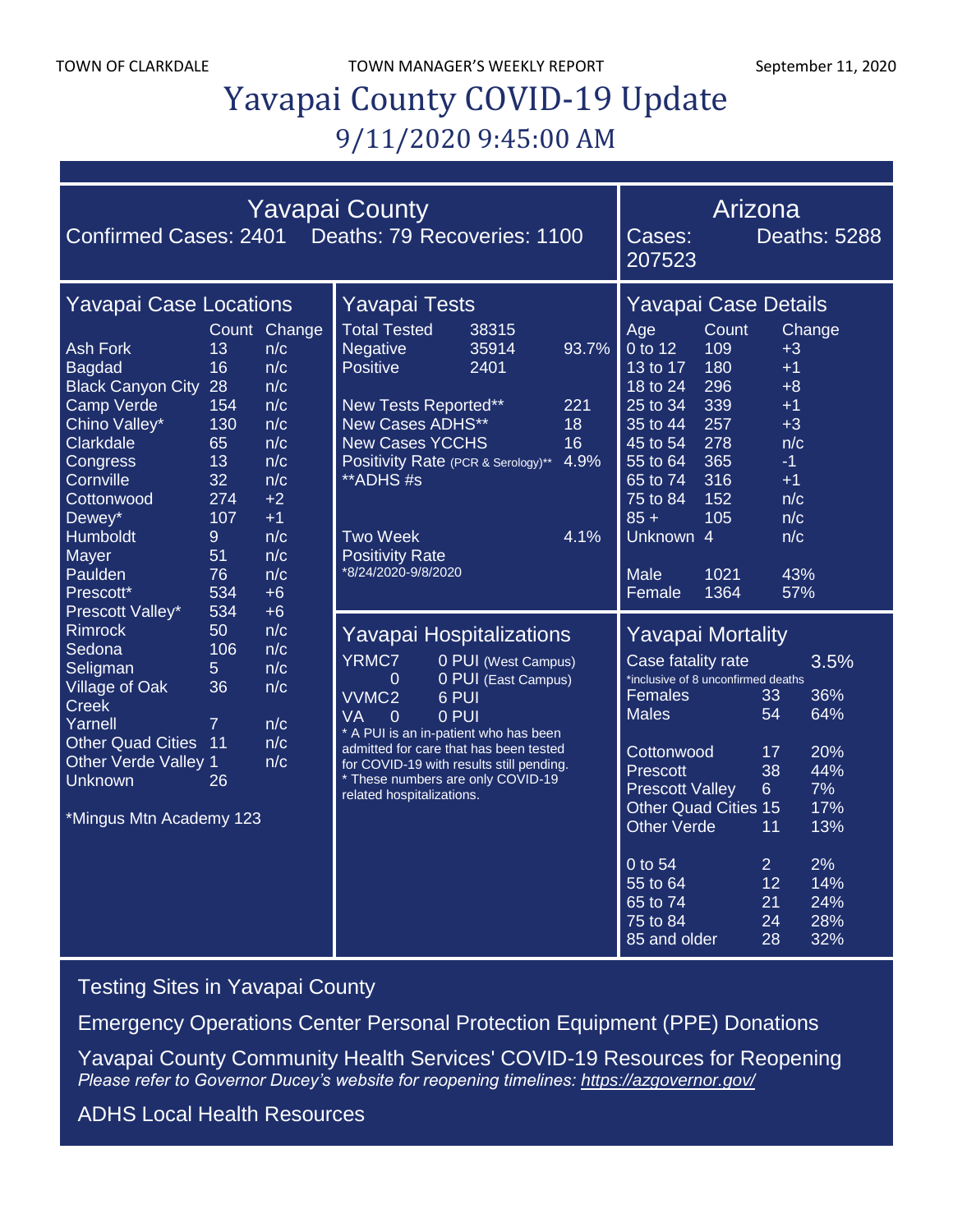*PARKS & RECREATION DEPARTMENT UPDATES*

Parks and Recreation Event, Program and Activity Reports –

- Halloween: Social media and press release efforts began this week to let the public know about the Halloween changes in Clarkdale. There appears to be some confusion amongst community members regarding trick or treating. This will be addressed so that folks understand that we are not banning trick or treating, we are simply not making an event out of it in order to reduce the typical influx of visitors to our Town.
- Staff has begun ordering lighting and decorations for Town Park and is still looking for donations to assist. Currently there are sponsors for the park lighting (State Farm Agent Jen Griffin) and Virtual Costume Contest (Alcora Marble). A sponsor is still needed for the Main Street lighting (\$1,000) and Halloween House Contest (\$300). Donations of Verde Canyon Railroad train passes and \$100 from CK's Need a Lift have also been secured.

Parks and Recreation Commission –

• This commission met this week to do more discuss on the recreation piece of the General Plan. During the meeting, staff recognized Marney Babbit-Pierce for her three (3) years of service and Lynda Zanolli for 15 years of service. We appreciate all the time and hard work they have contributed to make our parks and recreation programs a success.

#### Special Events –

• Several requests have come in for special events. We are handling these on a case by case basis.

Social Media –

9/10/20 Election News post 9/8/20 Labor Day post 9/8/20 Halloween Festivity Change post Page views:108 Post reach: 8,215 New Followers: 12

> *COMMUNITY DEVELOPMENT DEPARTMENT UPDATES*

- Historic Preservation Committee (HPC) Members were appointed at the September 8, 2020 Town Council Meeting.
- Design Review Board This meeting will take place on September 16, 2020 via Zoom. The Tiny Home development is scheduled for this meeting. The developer for the Tiny Homes Community proposed at 361 Lincoln has released results of a report on the impact of Tiny Homes on area property values. 12 homes were studied in proximity to three different Tiny Home developments in three states. A regular DRB meeting will be held October  $7<sup>th</sup>$  and will include Bent River Duplexes and the Mountain Gate Tract S Park. This park concept has more community support this time around.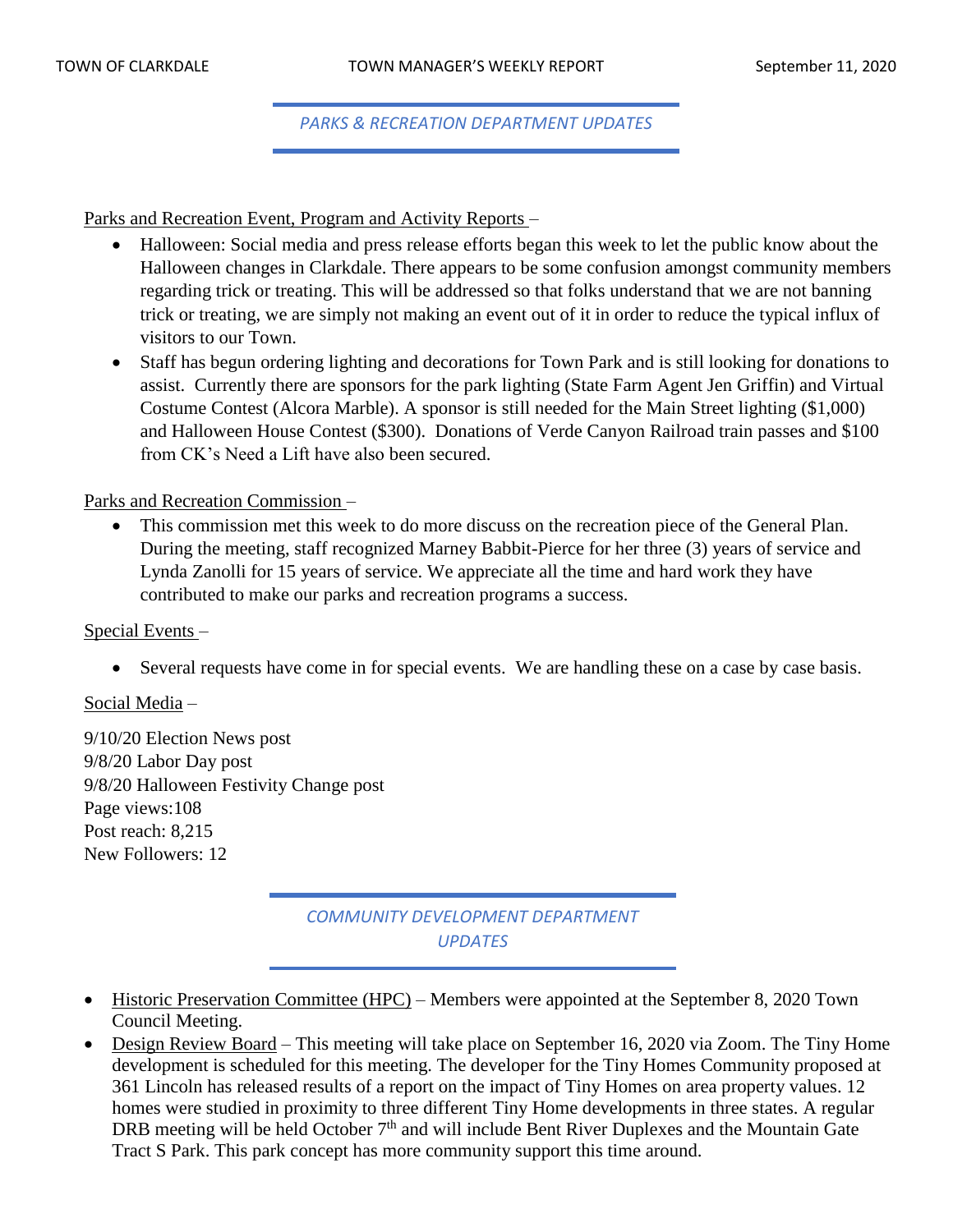#### TOWN OF CLARKDALE TOWN MANAGER'S WEEKLY REPORT September 11, 2020

- Planning Commission There will be no meeting till October.
- General Plan Commission There will be no meeting till October.
- Code Enforcement No new complaints received this week.
- A Stop Work Order has been issued for the constuction of a driveway on Cliffside Drive. The Town staff have been communicating with the attorney for the property owner conducting the project. At this time, staff continues to direct the resident to secure a building permit from the Town. A complaint was received regarding the contractor continuing to work. Staff went out to the project and spoke directly with the contractor and re-iterated the Stop Work Order is still in effect until further notice. Staff will continue to monitor the activity on this project till a permit is issued.

| <u>mechny</u> Cash Report |                                          |            |  |  |  |  |
|---------------------------|------------------------------------------|------------|--|--|--|--|
| <b>ITEM</b>               | <b>DETAILS</b>                           | <b>FEE</b> |  |  |  |  |
| <b>DESIGN REVIEW</b>      | 092764 - TRACT S MOUNTAIN GATE           | \$90.00    |  |  |  |  |
| <b>BUSINESS LICENSES</b>  | 01189 - UNIVERSAL SOLAR DIRECT           | \$30.00    |  |  |  |  |
|                           | 092757 - FENCE / 2629 HASKELL SPRINGS RD | \$25.00    |  |  |  |  |
| <b>BUILDING PERMITS</b>   | 092758 - ELECTRIC / 1411 OLD JEROME HWY  | \$150.00   |  |  |  |  |
|                           | 092762 - REROOF / 609 MAIN STREET        | \$50.00    |  |  |  |  |
|                           | 092760 - SOLAR / 502 MINERS GULCH DR     | \$50.00    |  |  |  |  |
|                           |                                          | \$395.00   |  |  |  |  |

#### **Weekly Cash Report**

### *POLICE DEPARTMENT UPDATES*

#### **Major incidents reported to the department for the week of 9/2/20 through 9/8/20:**

- 9/3/20 Officer Godina investigated a death in Mountain Gate. There were no signs of foul play or forced entry. The investigation is ongoing. Sgt. Smith assisted.
- 9/4/20 Officer Godina investigated a death in Mingus Shadows. It is a suspected overdose and the investigation is continuing. Chief Taylor, Sgt. Smith, Officer Fricke, and Det. Johnston assisted.
- 9/4/20 Officer Godina received a call for an assault that occurred at the 89A and Clarkdale Parkway roundabout. A male driver drove across the road and onto the sidewalk and struck his exgirlfriend with his vehicle. Another person said the driver tried to run him over too. Both the suspect and victim then fled. The suspect was located in Cottonwood by Cottonwood PD and

| <b>Total Calls</b>                           | 50 |
|----------------------------------------------|----|
| <b>Calls Criminal in Nature</b>              | 3  |
| <b>Traffic Stops</b>                         | 8  |
| Citations                                    |    |
| Warnings                                     |    |
| $Citations - non-traffic$                    |    |
| <b>Requests for Citizen Assistance</b>       | 11 |
| <b>Animal Problems</b>                       | 6  |
| Requests by Other Agencies<br>for Assistance | 3  |
| Responses to Calls at the RAPs               | 2  |
| Domestic Violence Calls                      |    |

arrested by Officer Deming on the following charges: Aggravated Assault, Assault, Endangerment, and Disorderly Conduct per domestic violence; driving on a revoked license; and Aggravated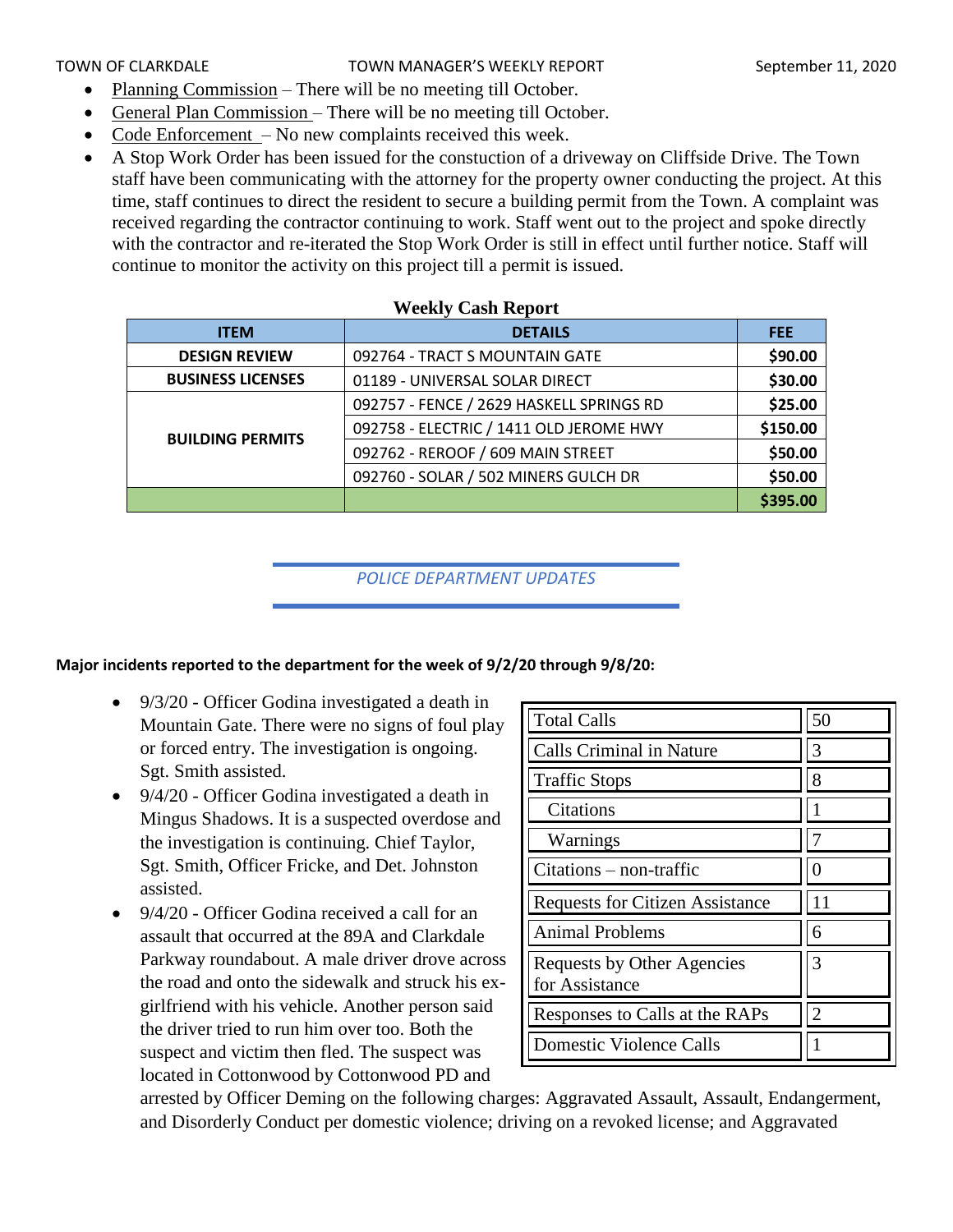Assault, Endangerment, and Disorderly Conduct. Chief Taylor, Sgt. Smith, Officer Fricke, and Det. Johnston assisted.

- 9/5/20 Sgt. Smith handled a juvenile call involving threats and harassment on Snap Chat. The juveniles were warned.
- 9/7/20 Officer Guth cited a driver for speed, theft, and criminal damage. The driver admitted to taking a traffic cone/light from the construction area in Old Town Cottonwood.
- 9/8/20 Officer Godina is investigating the forgery of an \$800 check. The suspect has been identified and the case will be forwarded to the County Attorney's office for charges of fraudulent schemes and forgery.

## Calls at the RAPS

- 9/7/20 Officer Guth responded to TUZI RAP for a report of loud music. He asked the group to turn it down.
- 9/7/20 Sgt. Candelaria checked out TUZI RAP after receiving an accidental 911 dial. Everything was fine.

Agency Assist Calls

• 9/4/20 - Officer Deming assisted YAPD with a fight among 4 individuals on the Clarkdale Reservation.

## Notable Events

• 9/8/20 - Clarkdale PD has been participating in the events to recognize Commander Jody Makuch of Cottonwood PD who died in an off-duty traffic accident on Monday, 9/7. Sgt. Candelaria joined the procession from Prescott to Cottonwood while Sgt. Smith, Officer Godina, and Officer Guth stood at attention on Mingus Avenue with personnel from other agencies. During the afternoon hours, Clarkdale officers handled Cottonwood calls for service, so their personnel were able to spend quality time with one another and Commander Makuch's family. Officers are also participating in the Hero Watch for Commander Makuch. We have expressed our desire to help Cottonwood PD in any way we can during this difficult time.

*PUBLIC WORKS/PUBLIC UTILITIES UPDATES*

- Public Works secured a blade for a month to work on grading at Lower TAPCO and Tuzigoot again this year. They will also be grading the shoulder of Broadway where the recent project ended to the CAT bus stop.
- Concrete ramps were installed in the Downtown area and near the Town park. These ramps are required to comply with ADA requirements.
- The staff cleared brush at Broadway and Centerville Road to provide better line-of-sight when turning off Centerville onto Broadway.